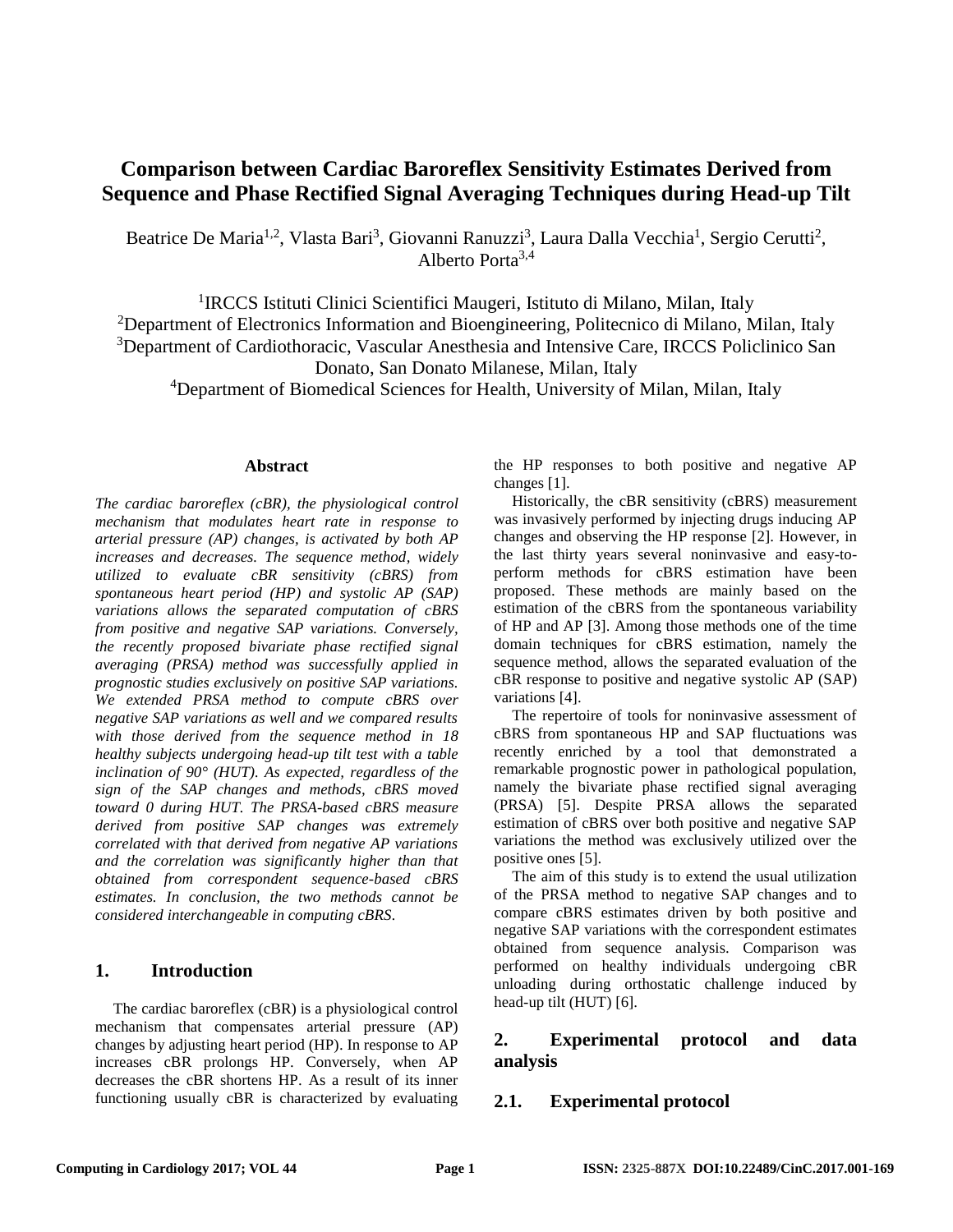Eighteen healthy subjects (age range: 21-48 years, median age=30 years, 8 males) were enrolled in the study. A detailed clinical examination excluded subjects with chronic disease, obesity, smoking, alcoholism and chronic drug assumption. The experiments were always performed in the morning, in a quiet and comfortable room. Each subject was studied for 7 minutes at rest in supine position (REST) and for 10 minutes during HUT with tilt table inclination at 90°. Electrocardiogram (ECG) and non-invasive plethysmographic AP (Finometer MIDI, Finapres Medical Systems, Amsterdam, The Netherlands) were continuously recorded at 300 Hz. The study protocol was approved by the "L. Sacco" Hospital Ethics Review Committee and conformed to the principles of the Declaration of Helsinki for medical research involving humans. All subjects provided written informed consent.

## **2.2. Beat-to-beat time series extraction**

The HP was defined as the temporal distance between two consecutive R-wave peaks detected on the ECG using a method based on a threshold on the first derivative. R-wave position was fixed by means of parabolic interpolation [7]. The *k*th SAP was defined as the maximum value of the AP signal within the *k*th HP. Erroneous HP and SAP detections were detected by visual inspection and corrected. In presence of ectopic beats, a cubic spline interpolation was performed. No more than 5% of beats were allowed to be manually corrected. Sequences of 256 consecutive beats of HP and SAP series for each experimental condition were selected for further analysis.

## **2.3. cBRS estimation via sequence method**

The sequence method for the cBRS estimation is based on the search of sequences of 4 consecutive HP and SAP values characterized by contemporaneous increase (positive sequences) or decrease (negative sequences) of both HP and SAP [4]. The average of the slope of the linear regression in the plane  $[SAP(k),HP(k+\tau)]$  with  $\tau=0$ [8] computed over positive sequences was taken as an estimate of the cBRS and labeled as  $CBRS<sub>SEO+</sub>$ . We calculated also the average of the slope of the linear regression in the plane  $[SAP(k), HP(k+\tau)]$  with  $\tau=0$  [8] over negative sequences as an estimate of cBRS labeled as  $cBRS<sub>SEO</sub>$  [4].  $cBRS<sub>SEO+</sub>$  and  $cBRS<sub>SEO</sub>$  were expressed in ms/mmHg.

## **2.4. cBRS estimation via bivariate PRSA method**

The bivariate PRSA method for cBRS estimation was proposed in [5,9]. Briefly, defined as anchor point the

cardiac beat  $k$  where SAP increased [i.e.]  $SAP(k+1) > SAP(k)$ , a sequence of 15 consecutive HPs in correspondence to the anchor point were selected. Each HP sequence was composed by the 7 HPs that precede the considered anchor point, the HP at the anchor point and the 7 HPs that follow it. All the identified HP segments are than aligned and centered at the anchor values. Defined  $X(0)$  as the mean of all HPs at the anchors,  $X(-1)$ as the mean of the HPs preceding the anchors,  $X(-2)$  as the mean of the HPs at two beats before the anchors and  $X(1)$  as the mean of the HPs immediately following the anchors, the PRSA-based cBRS driven by positive SAP variations,  $CBRS_{PRSA+}$ , was calculated as  $cBRS_{PRSA}=1/4*[X(0)+X(1)-X(-1)-X(-2)]$ . The normalized cBRSPRSA+, ncBRSPRSA+, was obtained dividing cBRS<sub>PRSA+</sub> by the averaged  $\Delta$ SAP(*k*)=SAP(*k*+1)-SAP(*k*) at the anchor [9]. While cBRSPRSA+ was measured in ms, ncBRSPRSA+ was expressed in the more conventional units for cBRS (i.e. ms/mmHg).

We assessed PRSA-based cBRS by considering as anchor point the time index  $k$  where  $SAP(k+1) < SAP(k)$ . The cBRS was computed as described above and the relevant estimate was labeled as cBRSPRSA-. Also the normalized cBRS<sub>PRSA-</sub>, ncBRS<sub>PRSA-</sub>, was calculated by normalizing cBRS<sub>PRSA</sub> by the averaged  $\Delta$ SAP(k)=SAP(k+1)-SAP(k) at the anchor. cBRS<sub>PRSA-</sub> was expressed in ms, while  $ncBRS_{PRSA}$  in ms/mmHg.

## **2.5. Statistical analysis**

The differences between the two experimental conditions (i.e. REST and HUT) were tested by means of paired t-test, or Wilcoxon signed rank test when appropriate. We checked the linear association between the variables within the same method and correspondent

Table 1. Sequence- and PRSA-based cBRSs

| cBRS                      | <b>REST</b>       | <b>HUT</b>        |
|---------------------------|-------------------|-------------------|
| $cBRSSEO+$ [ms/mmHg]      | $22.59 \pm 10.9$  | $12.75 \pm 8.03*$ |
| $cBRSSEO$ [ms/mmHg]       | $21.0.8 \pm 7.79$ | $9.67 \pm 5.17*$  |
| $cBRS_{PRSA+}$ [ms]       | $14.45 \pm 6.81$  | $6.73 \pm 4.73*$  |
| $cBRSPRSA-$ [ms]          | $-14.05+7.23$     | $-6.57+4.26*$     |
| $ncBRS_{PRSA+}$ [ms/mmHg] | $8.65 \pm 5.01$   | $3.34 + 2.45*$    |
| $ncBRSPRSA$ . [ms/mmHg]   | $9.04 \pm 5.23$   | $3.77 \pm 2.78*$  |

REST: resting condition; HUT: head-up tilt at 90°; cBRS: cardiac baroreflex sensitivity;  $cBRS_{\text{SEO+}}$ :  $cBRS$  calculated by sequence method on positive sequences;  $cBRS<sub>SEO</sub>$ : cBRS calculated by sequence method on negative sequences; PRSA: phase rectified signal averaging; BRSPRSA+: cBRS calculated by PRSA method on positive SAP variations; cBRS<sub>PRSA-</sub>, cBRS calculated by PRSA method on negative SAP variations; ncBRSPRSA+: normalized cBRS<sub>PRSA+</sub>; ncBRS<sub>PRSA</sub>: normalized cBRSPRSA-. Results are presented as mean±standard deviation. The symbol \* indicates p<0.05 versus REST.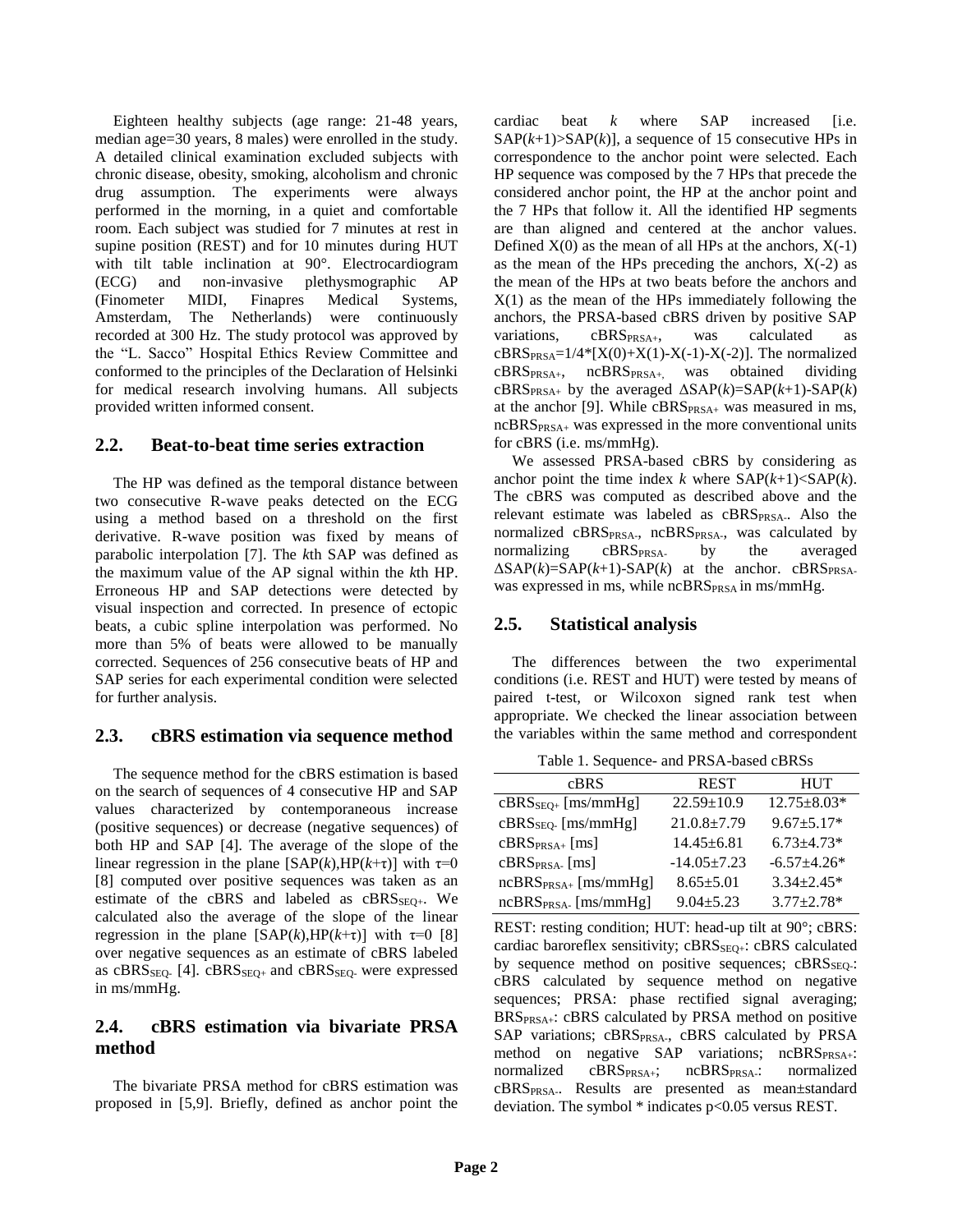

Figure 1. Scatter plots in the plane ( $CBRS_{SEQ+}$ ,  $CBRS_{ESQ+}$ ) (a),  $(CBRS_{PRSA+}$ ,  $CBRS_{PRSA+}$ ) (b) and  $(nCBRS_{PRSA+}$ ,  $ncBRS_{PRSA-}$ ) (c). Data are pooled together regardless of the experimental condition. The linear regression line is plotted if  $p$ <0.05.

variables assessed according to different methods. Pearson product moment correlation coefficient, *r*, was calculated and the null hypothesis of slope equal to 0 was tested after pooling together all the subjects regardless of the experimental condition. A  $p<0.05$  was always considered as significant.

#### **3. Results**

Table 1 shows cBRS indexes estimated by sequence and PRSA methods at REST and during HUT. All the calculated cBRS indexes, i.e.  $CBRS<sub>SEO+</sub>$ ,  $CBRS<sub>SEO-</sub>$ , cBRSPRSA+, cBRSPRSA-, ncBRSPRSA+ and ncBRSPRSA-, significantly moved toward 0 during HUT.

The results of the correlation analysis between cBRS indexes calculated within the same method are shown in Fig.1. A significant positive correlation was found between  $cBRS<sub>SEO+</sub>$  and  $cBRS<sub>SEO-</sub>$  (Fig.1a:  $r=0.809$ ,  $p=3.54\times10^{-8}$ ) and between ncBRS $_{PRSA+}$  and ncBRS $_{PRSA-}$ (Fig.1c: r=0.988, p=3.79×10<sup>-30</sup>). A significant negative correlation was found between cBRS<sub>PRSA+</sub> and cBRS<sub>PRSA-</sub> (Fig.1b: r=-0.974 and p= $2.99 \times 10^{-24}$ ).

The results of the correlation between correspondent cBRS indexes derived from different methods (i.e. sequence or PRSA) are shown in Fig.2. A significant positive correlation was found between cBRSPRSA+ and  $cBRS_{SEQ+}$  (Fig.2a: r=0.681, p=1.81×10<sup>-5</sup>), between  $ncBRS_{PRSA+}$  and  $cBRS_{SEQ+}$  (Fig.2b: r=0.815, p=1.40×10<sup>-8</sup>) and between  $ncBRS_{PRSA}$  and  $cBRS_{SEQ+}$  (Fig.2d: r=0.85,  $p=2.06\times10^{-10}$ ). A significant negative correlation was detected between cBRS<sub>SEQ</sub>- and cBRS<sub>PRSA-</sub> (Fig.2c:  $r = -0.78$ ,  $p = 5.45 \times 10^{-8}$ ).

#### **4. Discussion**

The study applied sequence and bivariate PRSA methods for the cBRS estimation to a standard protocol evoking cBR unloading via a postural challenge. The originality of the study lies in the direct comparison between cBRS estimates computed over positive and negative SAP variations.

It is well-known that reflex HP changes induced by AP increase or decrease are asymmetric and this information is physiological relevant [1]. For example, the response to SAP positive changes seems to be stronger that that caused by the negative ones [10]. This asymmetry can be explored using sequence method by differentiating positive and negative SAP variations [4]. Also the recently developed method based on bivariate PRSA [5,9] can provide separated identification of the HP variation according to the sign of SAP changes. Despite this possibility the PRSA-based cBRS was computed exclusively for positive SAP changes [5,9]. In this study cBRS was estimated based on sequence and PRSA methods by separately exploring the HP response to positive and negative SAP variations. We found that all the cBRS indexes moved toward 0 during HUT, as physiologically expected due to the sympathetic activation and vagal withdrawal caused by the orthostatic stressor [11-13]. This modification was observed



Figure 2. Scatter plot in the plane ( $cBRS_{PRSA+}$ ,  $cBRS_{SEO+}$ ) (a),  $(nCBRS_{PRSA+}, cBRS_{SEQ+})$  (b),  $(cBRS_{PRSA-}, cBRS_{SEQ-})$ (c), and (ncBRS<sub>PRSA-</sub>, cBRS<sub>SEQ-</sub>) (d). Data are pooled together regardless of the experimental condition. The linear regression line is plotted if *p*<0.05.